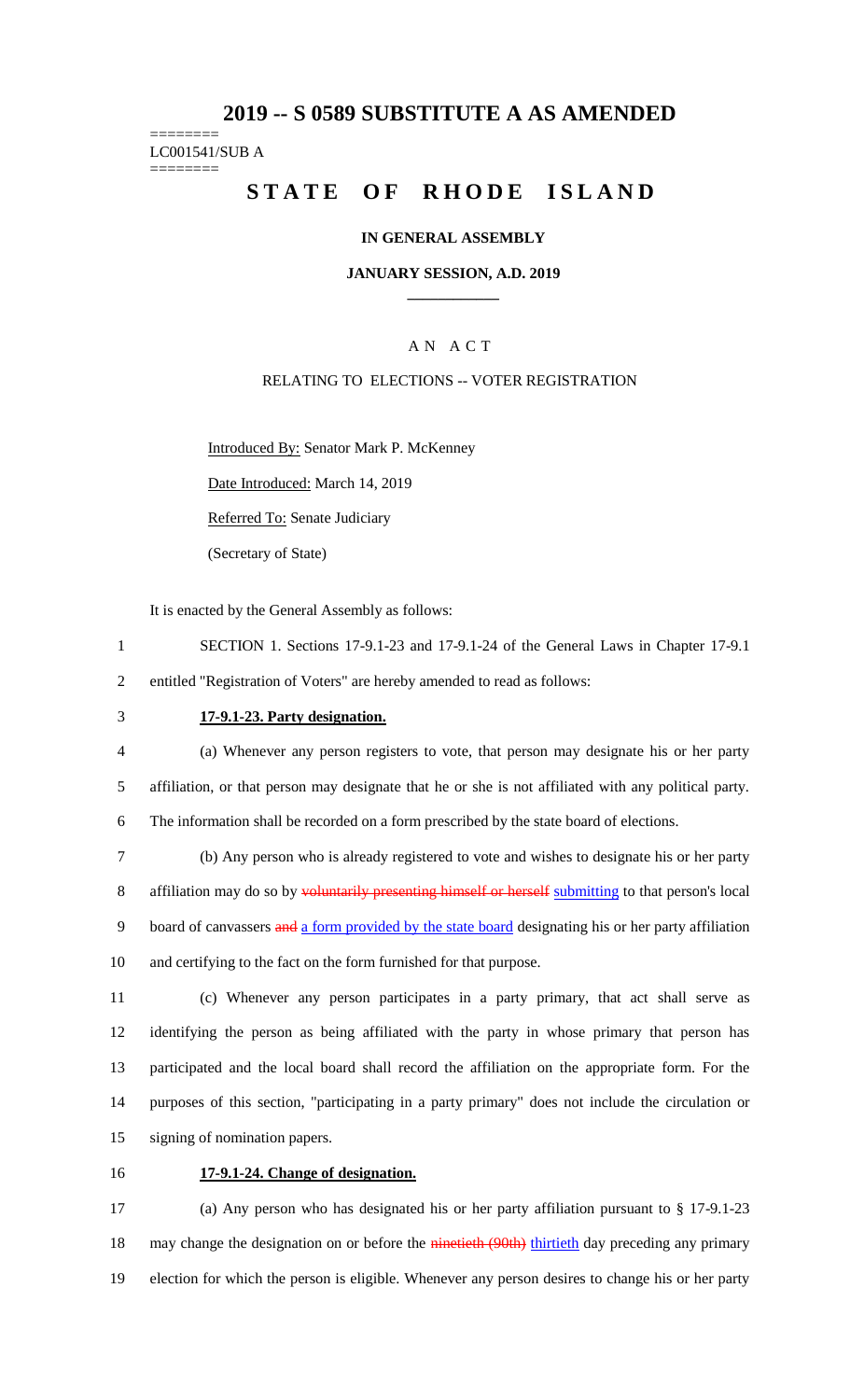1 designation, that person shall appear before submit to the local board of the city or town in which 2 that person has his or her residence, as defined in § 17-1-3.1, or before the clerk or other duly 3 authorized agent of the board, and shall change his or her party designation and, after the 4 information has been recorded on the form furnished for that purpose, the person shall sign his or 5 her name and certify to the truth of the facts recorded in the appropriate spaces in the form; or the 6 person shall furnish an affidavit properly executed and signed by him or her to the board directing 7 the board to change the party designation. Whenever any person is unable to sign his or her name 8 because of physical incapacity or otherwise, that person shall make his or her mark "(X)", which 9 shall be witnessed by the person receiving the registration. For the convenience of persons voting 10 at a primary election, affidavits forms for changing party designation shall be available at all 11 primary polling places. The presence of the **affidavits** forms at the primary polling place shall not 12 be construed to allow a person to change his or her party designation within ninety (90) thirty 13 (30) days preceding the primary election.

14 (b) Notwithstanding the provisions of subsection (a) of this section, affidavits for 15 changing party designation which are executed by voters at polling places immediately after 16 voting in primary elections conducted in the city of Warwick in January, 2000, shall take effect 17 immediately. 18 (c) Notwithstanding the provisions of subsection (a) of this section, affidavits for

19 changing party designation which are executed by voters at polling places immediately after 20 voting in primary elections conducted in senate district 20 comprising parts of the city of

21 Woonsocket and town of Cumberland in March, 2008, shall take effect immediately.

22 SECTION 2. This act shall take effect upon passage.

======== LC001541/SUB A ========